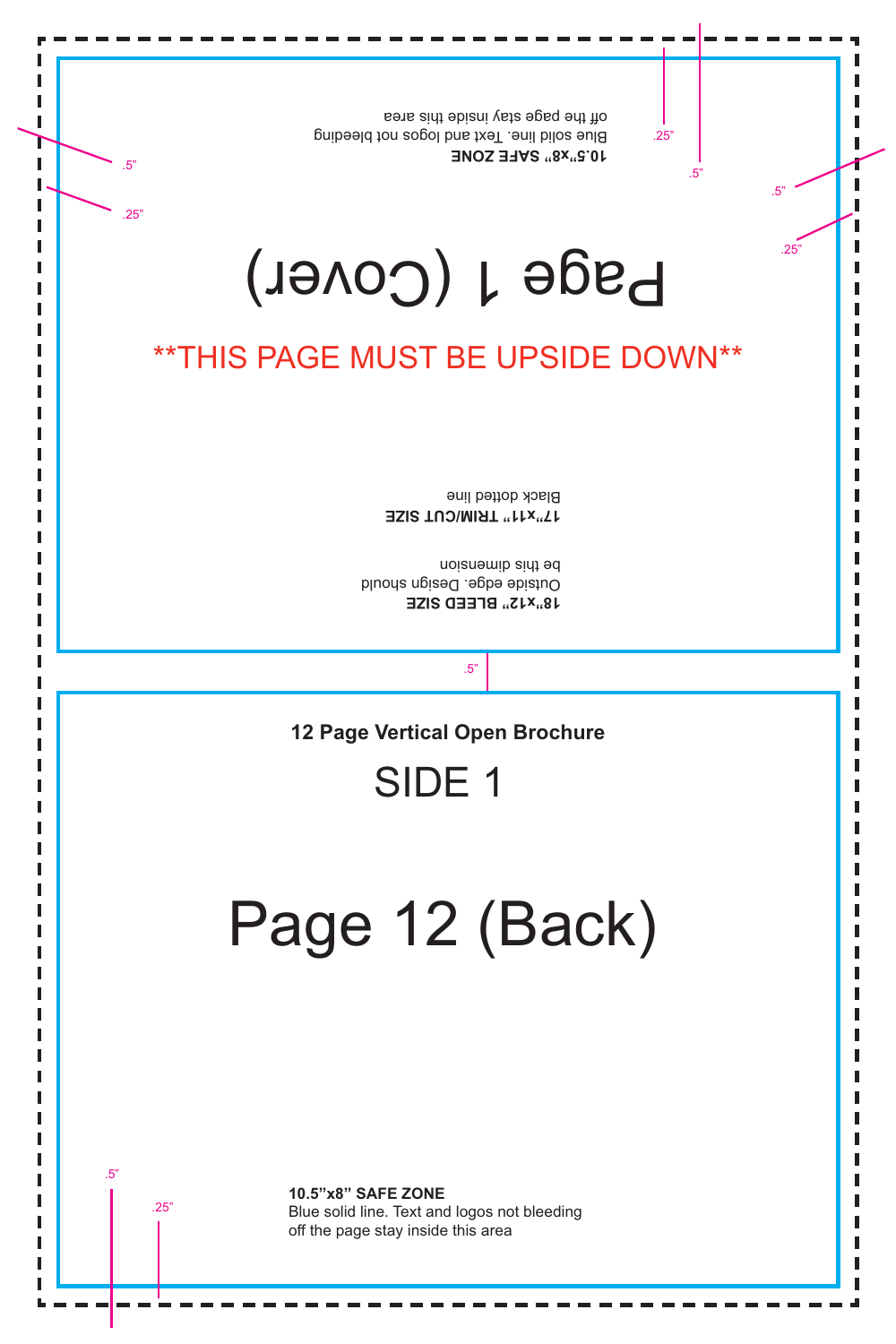**10.5"x8" SAFE ZONE** Blue solid line. Text and logos not bleeding off the page stay inside this area

> **17"x11" TRIM/CUT SIZE** Black dotted line

# **10.5"x8" SAFE ZONE** Blue solid line. Text and logos not bleeding off the page stay inside this area .25" .5"

**18"x12" BLEED SIZE** Outside edge. Design should be this dimension

# Page 2 (Inside)

Page 11 (Inside)

**12 Page Vertical Open Brochure**

SIDE 2

.5"

.5"

.5"

.25"

.25"

.25"

.5"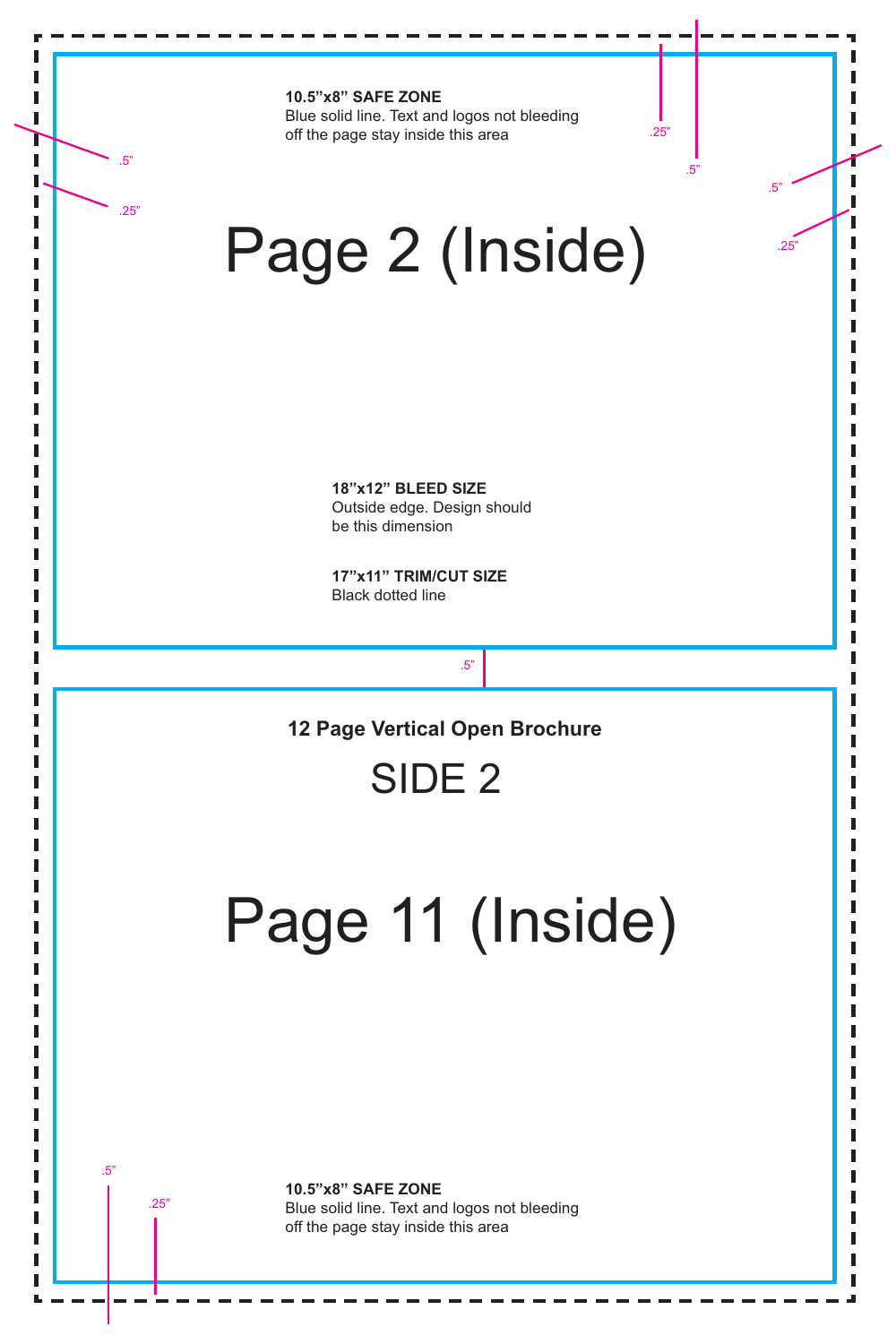SIDE 3

12 Page Vertical Open Brochure

**EZI S TUC/ MI RT "11x"71** Black dotted line

**EZI S DEELB"21x"81** Dutside edge. Design should noi sua mini bad



.5"

.5"

.5"

.25"

.25"

.25"

.5"

## \*\*THIS PAGE MUST BE UPSIDE DOWN\*\*

# Page 3 (Inside)

**ENOZ EFAS"8x"5. 01** Blue solid ine. Text and logos not bleeding a sint ebizni yate egap eht fio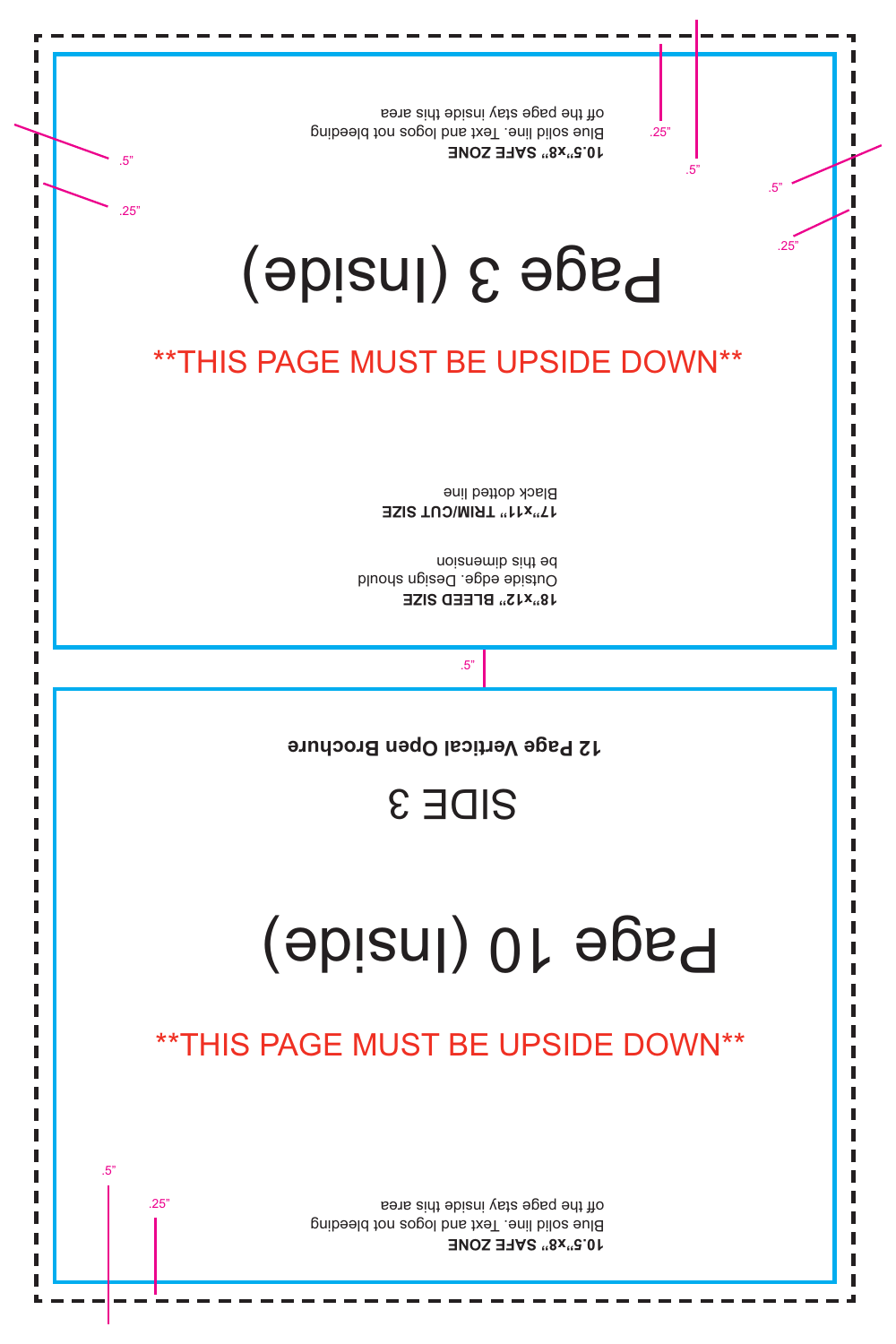**10.5"x8" SAFE ZONE** Blue solid line. Text and logos not bleeding off the page stay inside this area

### **10.5"x8" SAFE ZONE**

Blue solid line. Text and logos not bleeding off the page stay inside this area

**17"x11" TRIM/CUT SIZE** Black dotted line

**18"x12" BLEED SIZE** Outside edge. Design should be this dimension

# Page 4 (Inside)

Page 9 (Inside)

**12 Page Vertical Open Brochure**

SIDE 4

.5"

.5"

.5"

.25"

.25"

.25"

.5"

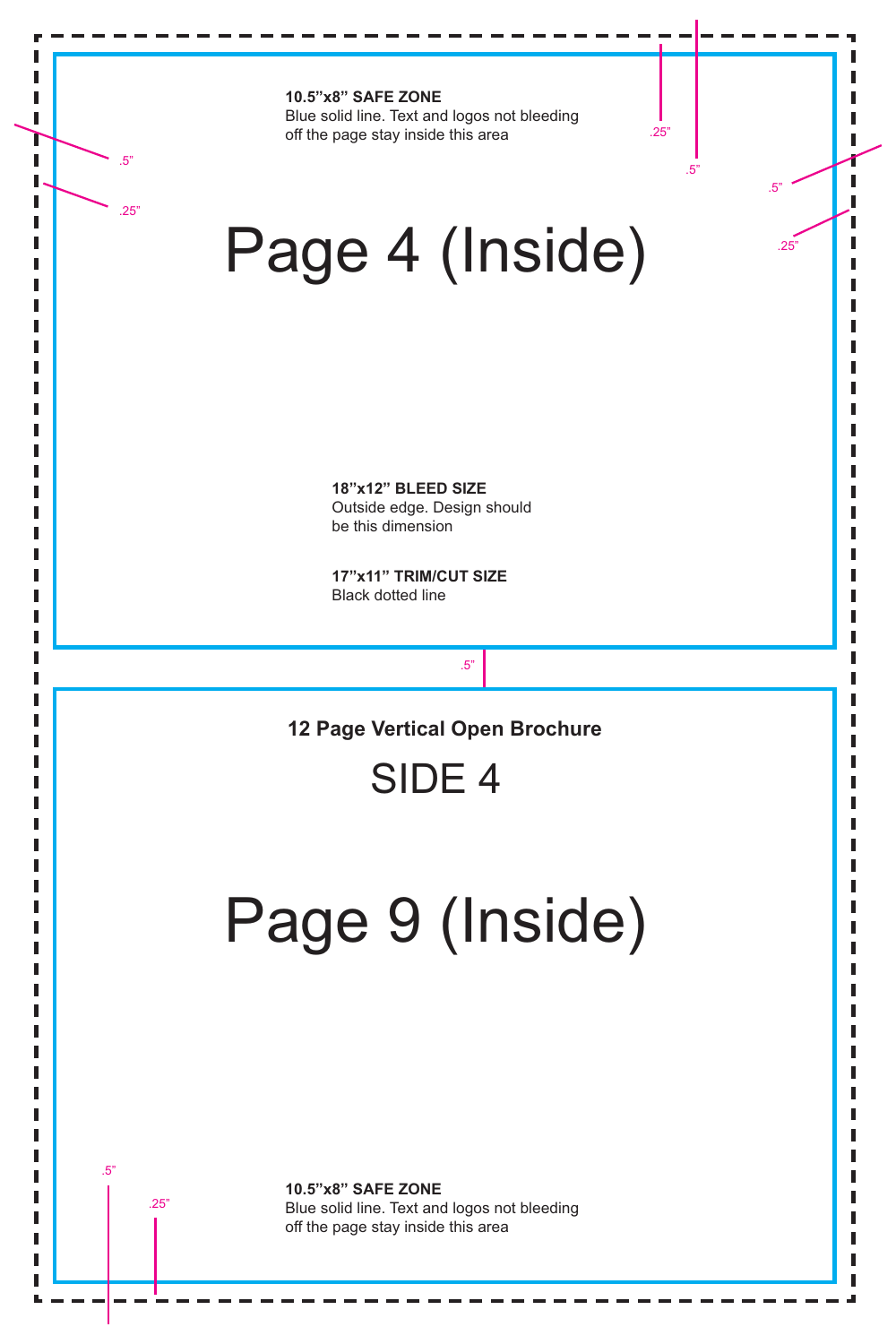## **Page 8 (Inside)**

## SIDE S

12 Page Vertical Open Brochure

.5"

.5"

.5"

.25"

.25"

**ENOZ EFAS"8x"5. 01** Blue solid line. Text and logos not bleeding a sint ebizni yate egap eht fio

.25"

.5"

**EZI S TUC/ MI RT "11x"71** Black dotted line

**EZI S DEELB"21x"81** Dutside edge. Design should noi sua mini sidt ed



## \*\*THIS PAGE MUST BE UPSIDE DOWN\*\*

# **bage 5 (Inside)**